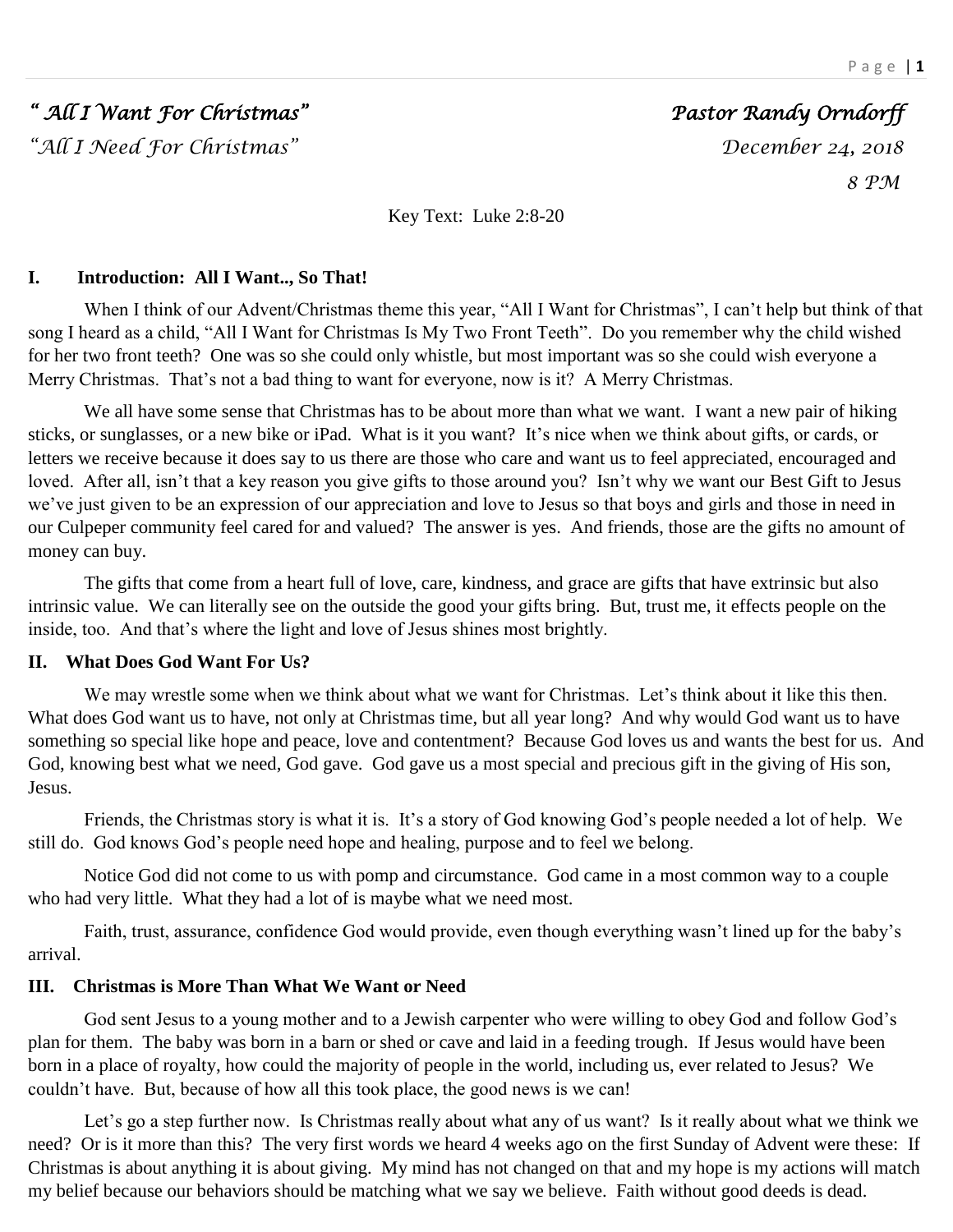On that first Christmas, Mary and Joseph welcomed the Lord in the form of a new born baby. Angels welcomed the Lord by singing songs of joy and praise, "Glory to God in the Highest..."

Shepherds came to the place where he laid and welcomed God into the world. The Word made flesh had come to dwell among us. We celebrate that presence as we receive the bread and the cup tonight.

#### **IV. How Will We Welcome Jesus?**

How will we each welcome Jesus? Corporately we sing, we give, we hear scripture read and proclaimed. We each receive an invitation to the Lord's table to receive the spirit of Jesus afresh this Christmas Eve night. We welcome and receive Jesus as we pass the light of Christ symbolically as we light each other's candle.

In a certain town there lived a cobbler, his name was Martin. Martin's wife and children had died long ago, and Martin's despair was very deep indeed. He really began to lose his reason and purpose for living.

One day, an old holy man stopped by. Martin opened up his heart to him. He said, "I no longer wish to live, I feel as if I am without hope." The holy man said, "Despair comes from the wish to live only for your own happiness." He told Martin to read the Gospels and to see how God would have him live.

So, Martin took him up on it and started reading his Bible. He discovered it made his heart so light that he read it every day. He came across a story of a Pharisee, a Jewish religious leader, who invited Jesus to dinner. A woman who was a "sinner" came there and anointed Jesus and washed Jesus' feet with her hair and with her tears. And, of course, this was frowned upon and Jesus said this woman has anointed me, which you have not done.

Martin wondered if he himself would treat the Lord poorly if he came to him. Then he fell asleep. Suddenly he was awakened by a voice. No one was there but he heard, "Martin! Look out into the street tomorrow, for I shall come."

The next morning, Martin built his fire and started to work, but could not help but look out the window many times. Then an old man named Stepanich appeared and began clearing snow for a tradesman across the street. When Martin looked again, Stepanich had leaned on his shovel and up against the building. Martin went to the door and said. "Come in and warm yourself!"

"May God bless you!" said Stepanich. As he shook off the snow, he tottered and nearly fell. Martin gave him tea and told him what happened the evening before. As Stepanich listened tears ran down his cheeks. He said, "You have given me comfort for soul and body."

Later as Martin stitched on a boot, he looked out to see a woman turning her back to the cold wind. She had a baby in her arms and she wore only thin clothes. Martin called out and invited them in. He gave them bread and soup saying, "Eat my dear and warm yourself."

The woman said her husband was a soldier who had been away for months. She couldn't find work and had sold everything to get money for food, including her shawl. Martin found a cloak for the woman to wrap herself in and gave her money to get her shawl out of the pawn store.

After working a while longer, he looked out and saw an old woman selling apples from a heavy basket she carried. A boy in a tattered cap ran up, snatched an apple and tried to run away. But the elderly woman grabbed him by the hair.

Martin dropped everything and ran out into the street. He said, "Let him go, Granny. Forgive him for Christ's sake." He turned to the boy and said, "Ask Granny's forgiveness."

Later, as she was about to lift the heavy basket, the boy sprang forward and said, "Let me carry it for you, Granny. I'm going your way."

At day's end, Martin's Bible seemed to open itself. Then he heard a voice. "Who is it?" He asked.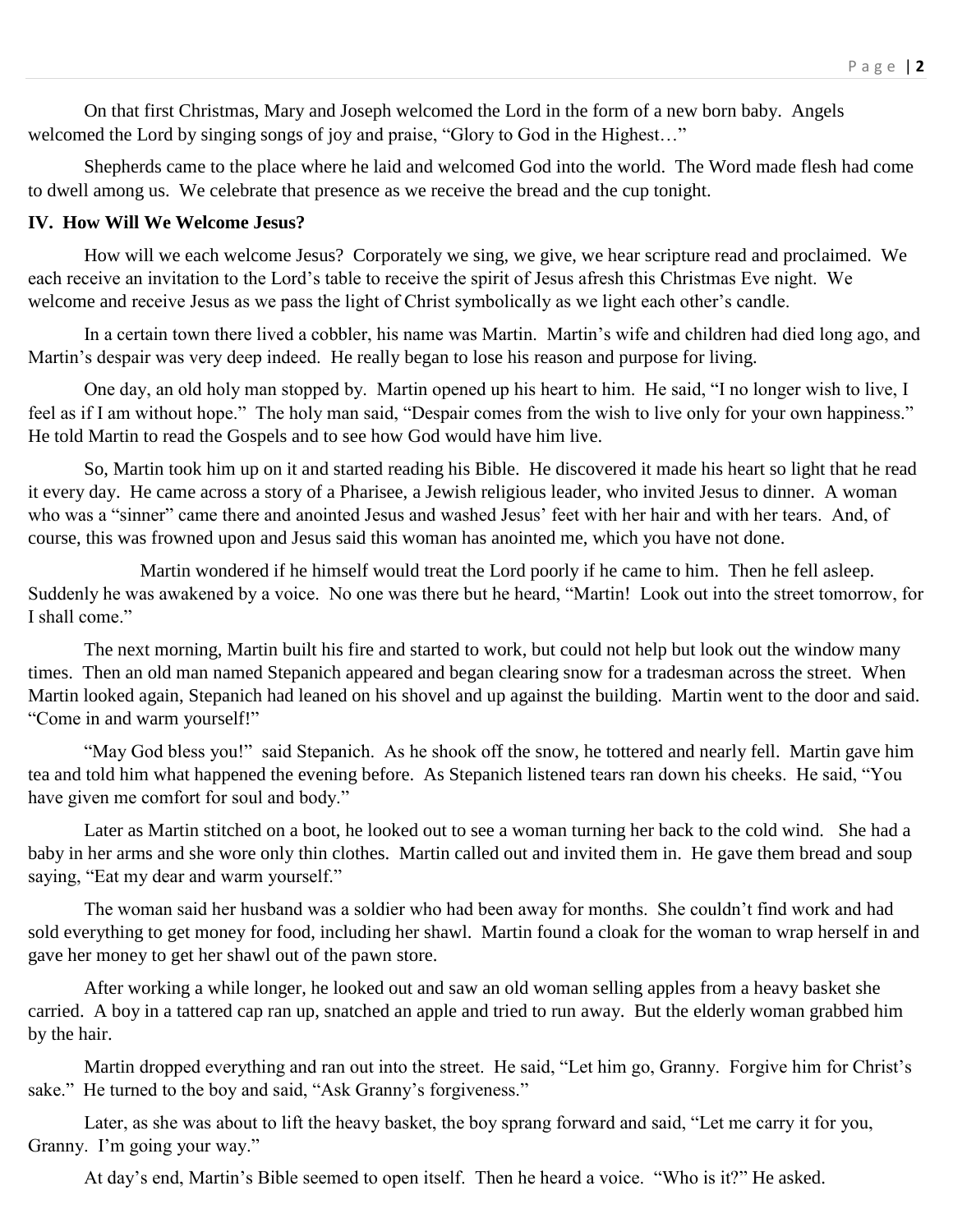"It is I", said the voice and Stepanish smiled from a corner of the room, then vanished.

"It is I", said the voice again, and there was the woman with the baby in her arms. She smiled. The baby laughed and they, too, vanished.

"It is I," said the voice once more. The old woman and the boy with the apple stepped out, smiled, and vanished.

Martin's soul grew glad. He began reading where the Bible opened. At the top he read, "For I was hungry, and you gave me something to eat, I was thirsty, and you gave me drink. I was a stranger and you took me in." And at the bottom of the page? "In as much as you have done it for one of the least of these, you have also done it unto me."

Then Martin knew the Savior had come to him on that day, and he had welcomed him.

(Taken from, "Where Love Is, There is God" by Leo Tolstoy)

#### **V. In What Ways Does Jesus Come to Us?**

So here we are celebrating Christmas and the coming of the Christ child. How will we welcome Jesus? In what ways does Jesus come to us every day? In all sorts of ways? We might look at this story and think of all that Martin gave. I wonder what Martin received in his giving? What do you think?

There was another Martin who lived in the 1500's named Martin Luther. He preached a sermon on the Christmas story and how Mary was tired, cold, afraid. She was so young, by herself, no mid-wife. And Joseph nervous and trying to help best he could.

Luther suddenly said to his congregation, "I know what you are thinking. How quick I would be to jump in and help Mary and the baby. Luther said how quick they'd all help because they knew how great Jesus is.

However, if they had been there at that time, without knowing Jesus, they probably would be no better than the people of Bethlehem. Luther's question, and it was a challenging one, "Childish and silly thoughts are these, why don't you do it now? You have Christ in your neighbor, so why don't you serve your neighbor now? For what you do for your neighbor, you do to the Lord Jesus Christ himself."

Well there's nothing much meek and mild about that is it? But how true it is. It's not what we know to do, it's about what we do. I have no idea what you might see or who you might see when you look out your window in the days ahead but what will you do with what you see?

How will you welcome Jesus this Christmas and in the days ahead?

#### **VI. The Great Story or the Greatest Tragedy?**

Do we realize, as Craig Lounsbrough has said, "We have been granted an exclusive part in the greatest story ever told. And without a doubt, to walk away from that part would be to write the greatest tragedy ever conceived."

Which way will you walk? To the manger, or away? Towards God or a more self-centered life? Towards Jesus or towards some other priority?

We prepare to celebrate Jesus' coming to earth as we celebrate his birth tonight and tomorrow. Just know the Savior, like he did for Mary and Joseph, like he did for the shepherds and wise men, like he did for the world, comes to you and comes to me. Will we welcome him?

If we do, I believe we will receive all we ever think we want or need. And in the end have so much more to offer those around us through the witness of our lives as the light of Jesus shines brightly through us. Because Jesus lives in your heart, you are now the light of the world. Go and shine, chase away the darkness. Share and choose to be part of the greatest story of all. "Born to raise us from the earth, born to give us second birth. Hark the herald angels sing, 'Glory to the newborn King'."